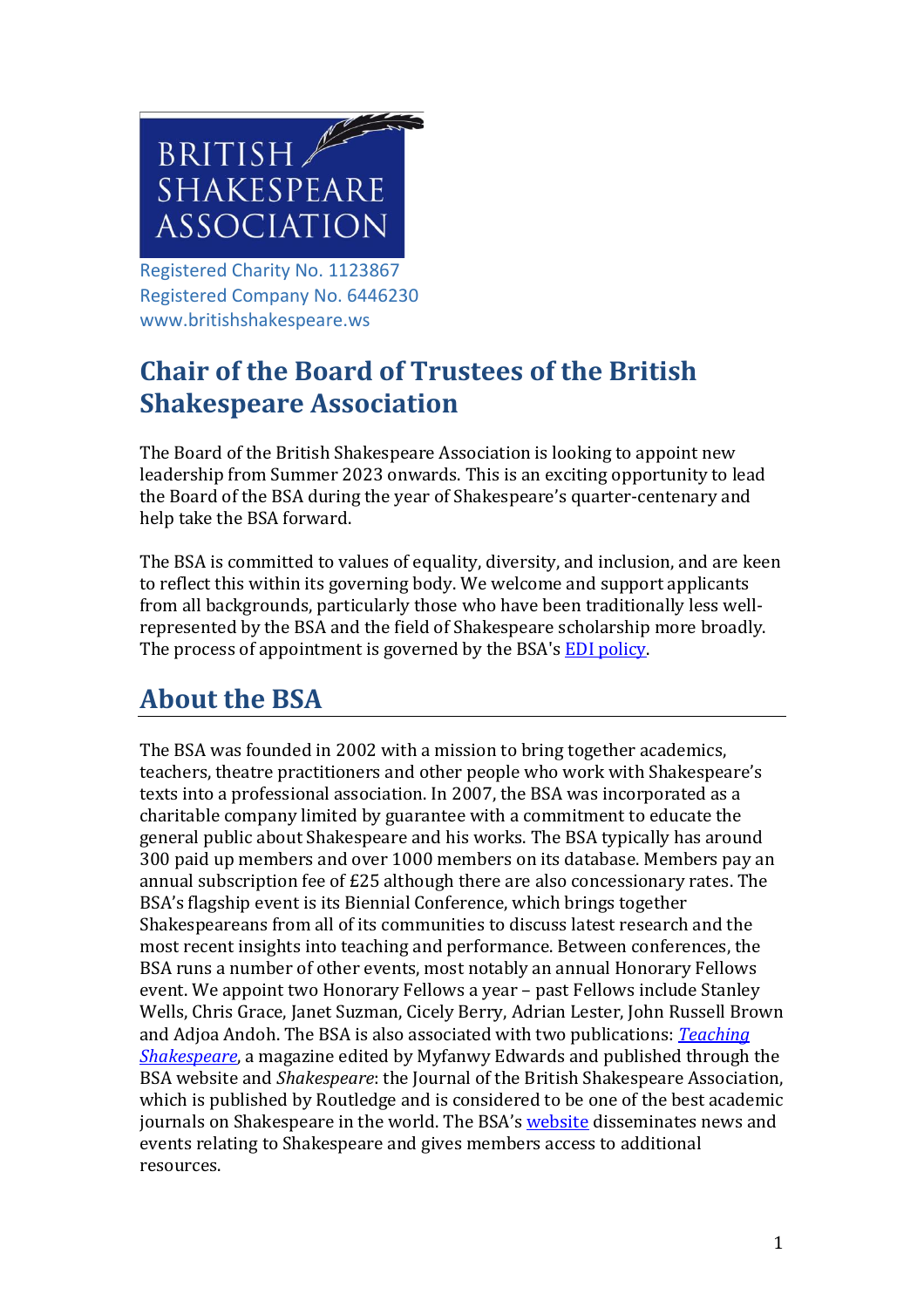# **About the Board of Trustees**

The Board of Trustees (which is also a Board of Directors) is made up of: 4 Officers, 6 elected Trustees, and 3 ex officio Trustees representing the Shakespeare Institute, the Shakespeare Birthplace Trust and the Routledge Journal. Four committees also report directly to the Board: the Events Committee, the Honorary Fellowship Committee, the Education Committee and the Performance and Media Committee. The Chairs of these Committees are appointed by the Board and are entitled to attend Board meetings, but can only vote if they are also Trustees. The Board meets three times a year, usually online and holds one Annual General Meeting. As well as overseeing the various activities of the BSA, the Board is responsible for ensuring good governance and for ensuring compliance with auditing requirements for Companies House and the Charity Commission. The Board's work is governed by three documents: its Articles of Association, the Rules of the BSA, and the Financial Procedures of the BSA. Meetings typically last 2-hours and currently follow a standing agenda.

## **Chair**

The Chair of the British Shakespeare Association is also the Head of the British Shakespeare Association. The main duty of the Chair is to ensure that the charitable object of the BSA, to educate the general public about Shakespeare's works, is being fulfilled by its activities. The Chair is responsible for the day-today management of the BSA and for working with the Board to set its strategic priorities. This person chairs meetings of the Board and reports to it. The Chair also manages the Officers of the Board (the Treasurer, the Membership Officer and the Web and Communications Officer) and the Chairs of the Board's Committees to ensure that they are working effectively towards furthering the BSA's charitable objects. The Chair also chairs the Annual General Meeting.

The Board is looking for someone who is committed to the BSA's vision and is able to work across its different communities in ways that bring them together into a positive and dynamic association. In normal circumstances, the Chair will serve between 3 and 6 years, in line with the terms for our Trustees. After their appointment, the incoming Chair will be asked to shadow the outgoing Chair to ensure smooth transition of BSA business.

#### *Essential Criteria*

- 1. A natural negotiator and diplomat who is able to collaborate with other members of the Board and make the most of their talents
- 2. A good strategic thinker who is able to balance risk and opportunity to help the BSA grow
- 3. An effective leader with good communication skills and the ability to articulate a clear achievable vision for the BSA